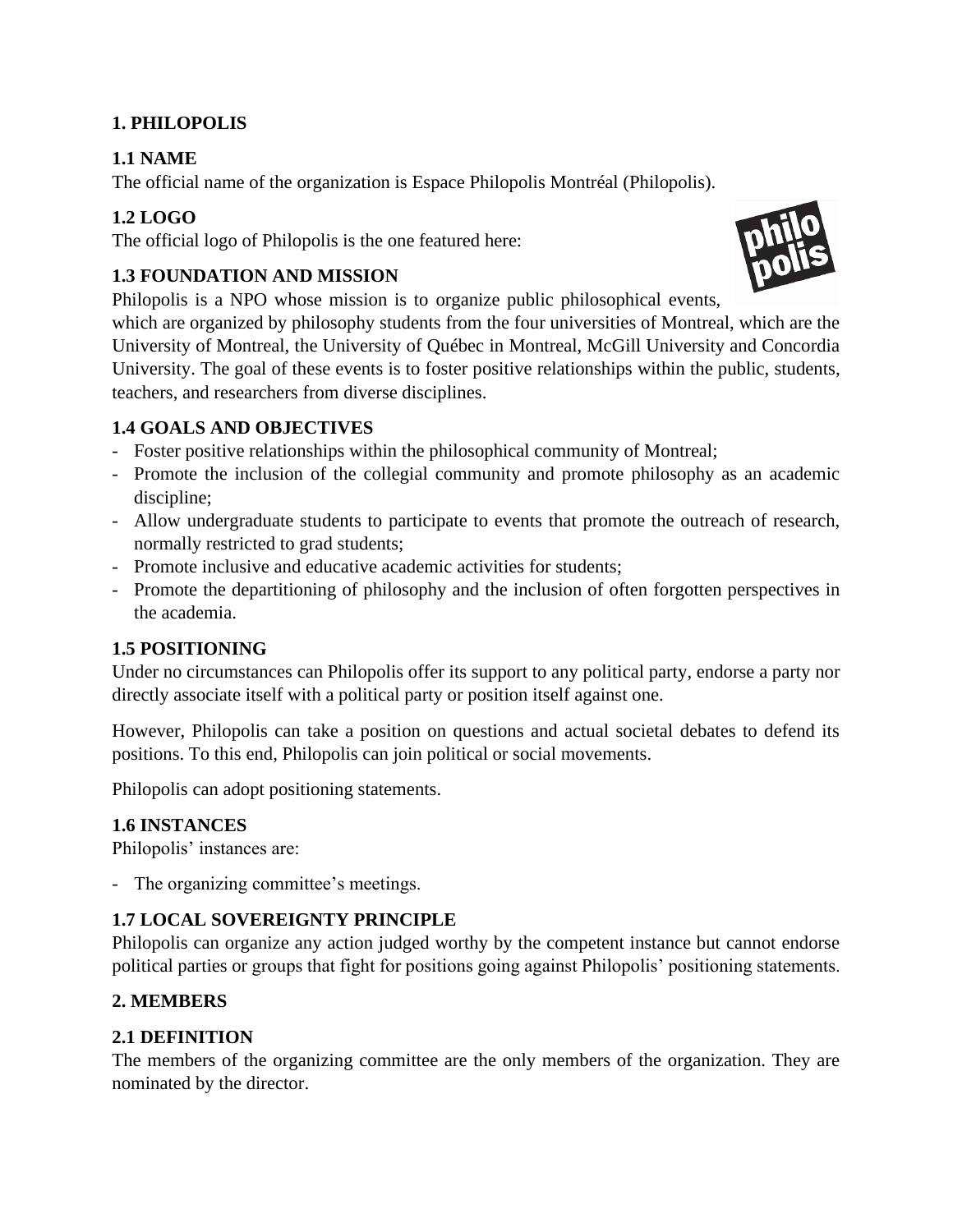## **2.2 CONTRIBUTION**

The members of the organization are not submitted to a contribution.

### **2.3 SUSPENSION AND EXCLUSION**

A member's status can be revoked or suspended following a conduct contrary to the values and mission of Philopolis, or if their conduct or activities are considered to be prejudicial to Philopolis. A prejudicial conduct includes notably the fact of bearing false or misleading accusations towards Philopolis, for its representatives to participate in any criminal activities within Philopolis or to harass another member of Philopolis.

In such a case, the members of the organizing committee need to adopt a resolution in which they can revoke for a determined period the members' status or exclude a member indefinitely. This resolution has to be endorsed by 2/3 of the organizing committee.

### **3. EXECUTIVE COUNCIL**

### **3.1 DEFINITION**

The organizing committee is the executive instance of Philopolis.

### **3.2 POWERS AND OBLIGATIONS**

- A. Ensure the management of Philopolis' services;
- B. Prepare the financial statements and budgetary forecasts of Philopolis;
- C. Prepare the summary of Philopolis' different activities and divide the tasks;
- D. Ensure the fraternity, solidarity, respect, and integration of all members of Philopolis.

## **3.3 ROLE OF THE ORGANIZING COMMITTEE'S MEMBERS**

#### **3.3.1 DIRECTOR**

The director of Philopolis is responsible for the global management of the organization. They have to keep up with all current issues and ensure the organizing, tracking, and maintaining of all of Philopolis' activities. They need to plan and lead the meetings when it is necessary for Philopolis' members to meet to keep up on the latest advances. The director is also in charge of the good functioning of the organization. If a member were to not accomplish their function, the director can meet this person to evaluate the possibility for them to remain a member of Philopolis.

A codirection is also possible at the discretion of the acting director(s).

#### **3.3.2 TREASURER**

The treasurer of Philopolis has to keep track of our financial partners in order to update the budget and to obtain the annual contributions made in Philopolis' name. The treasurer also is in charge of managing the reimbursement of members and to make the payments if needed.

## **3.3.3 LAUNCH EVENT**

This position is held by two persons. The responsible persons for the launch event plan the launch event, which usually takes place in November of each year, recruit the speakers, and organize the conference(s). They are also in charge of renting the auditorium, booking the caterer, and obtaining the liquor licence for the event.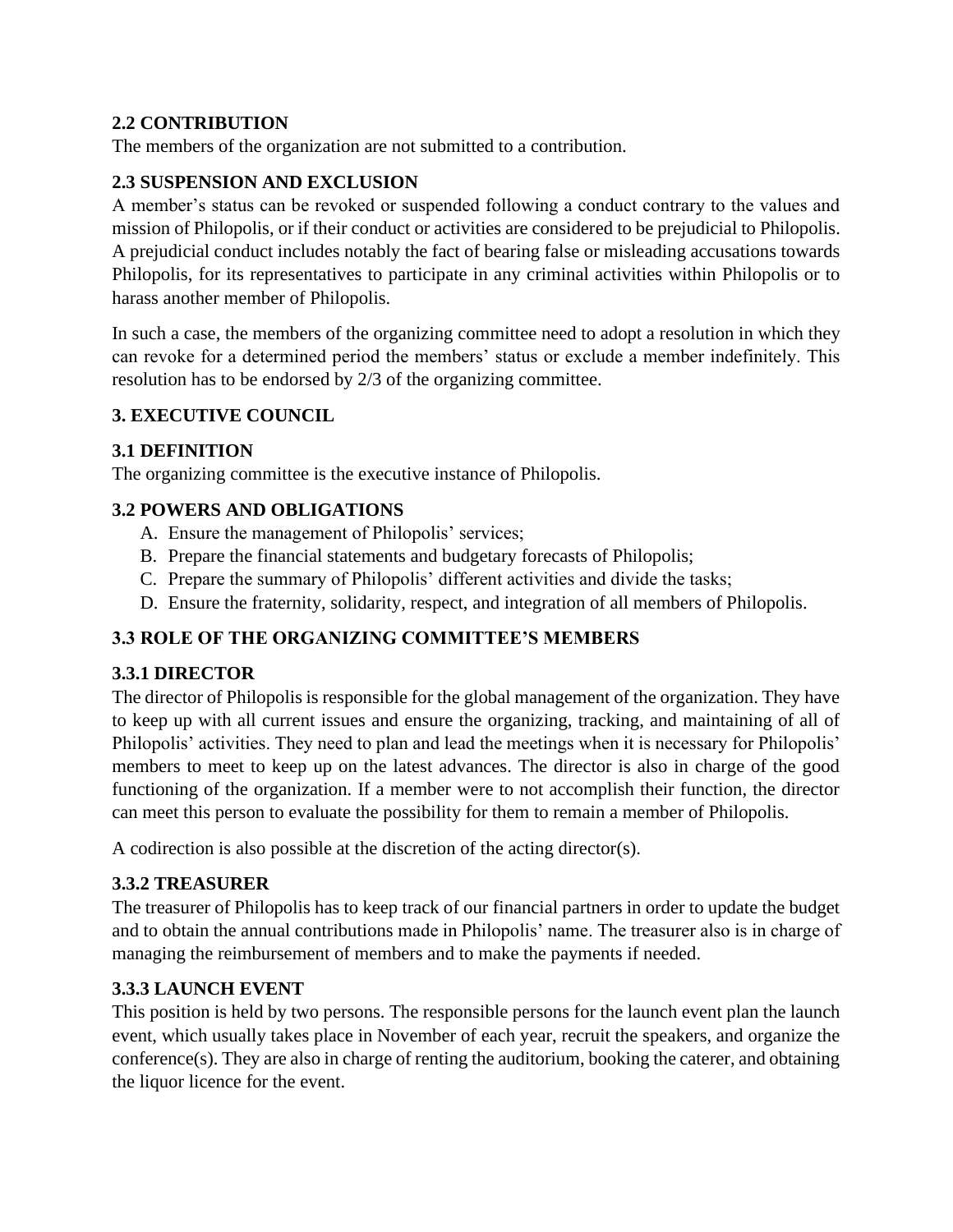### **3.3.4 SPECIAL CONFERENCES**

This position is held by two persons. The responsible persons for the special conferences recruit the two guests of honor, book the rooms, plan the moderation and animation of the special conferences as well as the flight and hotel for the special guests in Montreal.

### **3.3.5 COMMUNICATIONS**

This position is held by two persons. The responsible persons of communications write the invitations to Philopolis' events as well as the calls for papers. They are in charge of all social medias and email.

### **3.3.6 PROMOTION AND MARKETING**

The responsible person of promotion and marketing is in charge of the graphic design, the website, the production of Philopolis' t-shirts, and the booking of a photographer for February's event. The responsible person of promotion of marketing is also in charge of the different stands during the February event with our habitual partners.

### **3.3.7 REGULAR CONFERENCES**

The responsible person of regular conferences is in charge of making the schedule for the regular conferences. They vet the propositions with the help of the director. They assign the critic commentaries (if applicable) and the rooms to the selected participants.

### **3.3.8 OPENING EVENT**

The responsible person for the opening event is in charge of the organizing, tracking, and maintaining of the opening event of the February event, normally held on the Friday night preceding Philopolis' weekend. The responsible person is in charge of the recruitment of the speaker(s), the booking of the caterer and the obtaining of the liquor licence, the booking of the auditorium as well as the delivering of any technical datasheets necessary to the good execution of the event.

#### **3.3.9 VOLUNTEERS**

The responsible person of volunteers is in charge of the recruiting and training of all volunteers. They assign the tasks to the volunteers and prepare the site's plan for them.

#### **3.3.10 LOGISTICS**

This position is held by two persons (traditionally students from the host university to facilitate the bookings). They are in charge of the booking of all rooms in the host university, plan the space for the stands and the reception area. They are in charge of the logistics on site, of the stock inventory required for the event, and of the caterer for the weekend (coffee for participants, lunch for all speakers and members).

#### **3.4 MEETINGS**

The organizing committee's meetings take place at least once a month, at the date and time set by the director. The frequency of these meetings varies in depending on the temporal proximity to Philopolis' events.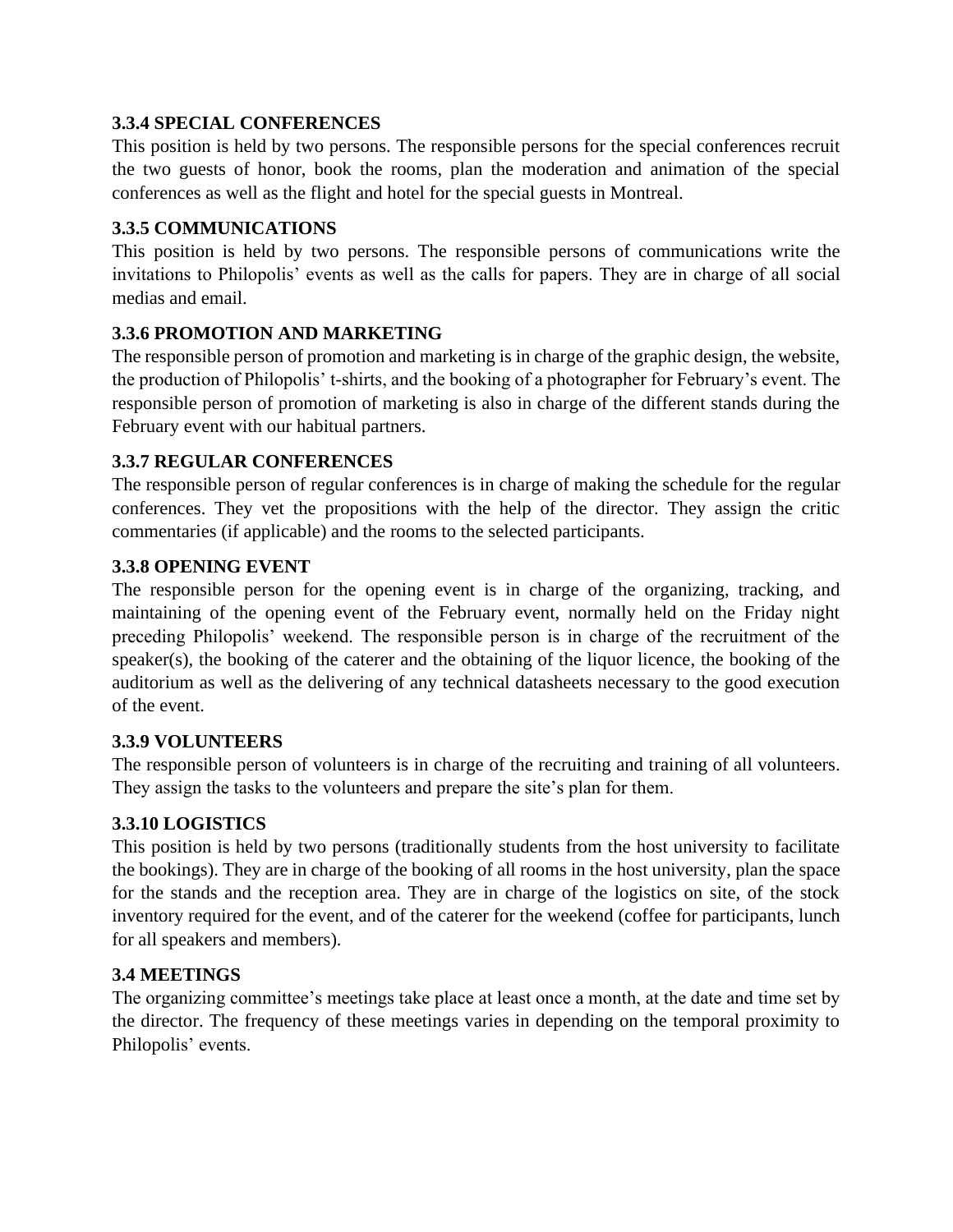Any person who's not a member of Philopolis who wishes to share information with the members can attend a meeting. The non-member person needs to inform the directorate of their wish and will be informed of the next meeting's details.

All meetings are presided by the director.

# **3.5 CONVOCATION**

The convocation notice for a meeting of the organizing committee needs to include:

- The date;
- The time;
- A proposition of agenda.

The convocation notice is sent at least three days before the set date and time. A reminder is sent by the director 24 hours before the meeting.

## **3.6 QUORUM**

The meetings of the organizing committee necessitate the presence of the majority  $(50\% + 1)$  of nominated members on the committee.

## **3.7 VOTING PROCEDURES**

Each member can vote during a meeting of the organizing committee, except for the director who presides the meeting.

## **3.8 ALLOCATING OF SPEAKING TURNS**

The director allocates the speaking turns during meetings by respecting the following criteria:

- Alternance between people identifying as male and people not identifying as male;
- Number of speaking turns: a person who already took a speaking turn will be considered on their second speaking turn if they ask for another speaking turn. Every member listed on first turn will then have priority on people listed for their second turn.

#### **3.9 RESIGNATION**

Any member who wishes to resign from their position needs to hand in its resignation to the director with a letter indicating the reasons for their departure and a report of their last activities.

#### **3.10 MANDATE**

The members' mandates start at the moment where they are nominated in August to Philopolis' post-mortem.

The director's mandate starts from the preceding edition's post-mortem to the post-mortem of the current edition.

#### **3.11 DESTITUTION**

When a member does not respect the attendance policy, they are removed from their functions, unless the directorate choses to apply the discretionary clause (*Attendance policy,* October 2019: In exceptional cases that would exceed the cases envisioned by this policy, the director has the last scrutiny right).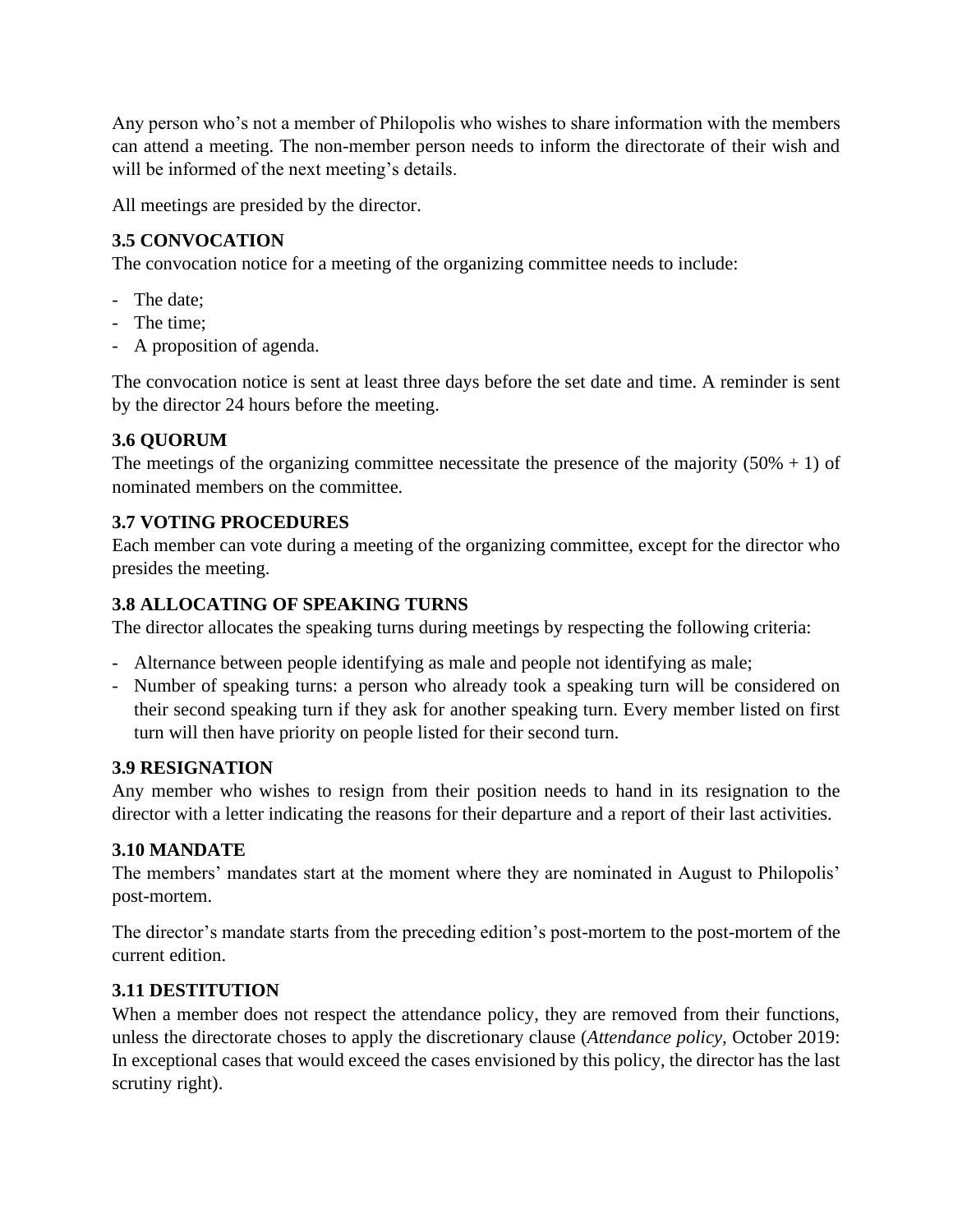If a member received three (3) non-confidence motions during the same mandate, they are automatically removed from their functions.

### **4. NOMINATION PROCESS**

### **4.1 ORGANIZING COMMITTEE 4.1.1 INITIATION**

The director sends a call for applications at the beginning of the month of August and publishes the vacant positions. The director allows for a delay of two weeks to allow the students to submit their application during with the director will not confirm any position to anyone. At the end of this two-week period, the director evaluates the candidatures in function of their experience. It is possible for the candidates to apply for different positions, but they need to specify the positions for which they wish to apply in their candidature.

The director nominates the persons to the vacant positions while giving careful consideration to these aspects:

- Variety in the academic provenance;
- Variety in the academic level (undergraduate vs graduate students);
- Gender parity.

Selected candidates receive an email a week after the end of the call for applications at most informing them of their nomination as well as of a short description of their position.

# **4.2 DIRECTORATE**

#### **4.2.1 INITIATION**

The acting director announces the end of their mandate on January  $1<sup>st</sup>$  of the current year at the latest. They launch a call for candidatures within the members of the organizing committee on February  $15<sup>th</sup>$  preceding the annual colloquium. Members of the organizing committee then gave three weeks to submit a letter of motivation explaining the motives for which they wish to submit their candidature. The director then proceeds to the nomination of the new directorate while taking in consideration the following criteria:

- Seniority within the organization;
- Enrollment in one of the four universities of Montreal during the entire mandate (from March of the current to March of the next year);
- Relational and interpersonal skills;
- Managing and organizing skills;
- Other relevant experiences.

The announcement of the new director is made at the post-mortem following the annual colloquium.

The director can remain in function for a maximum of two consecutive mandates.

## **5. ANNEX**

(Document considered as integral part of the statutes and regulations): attendance policy.